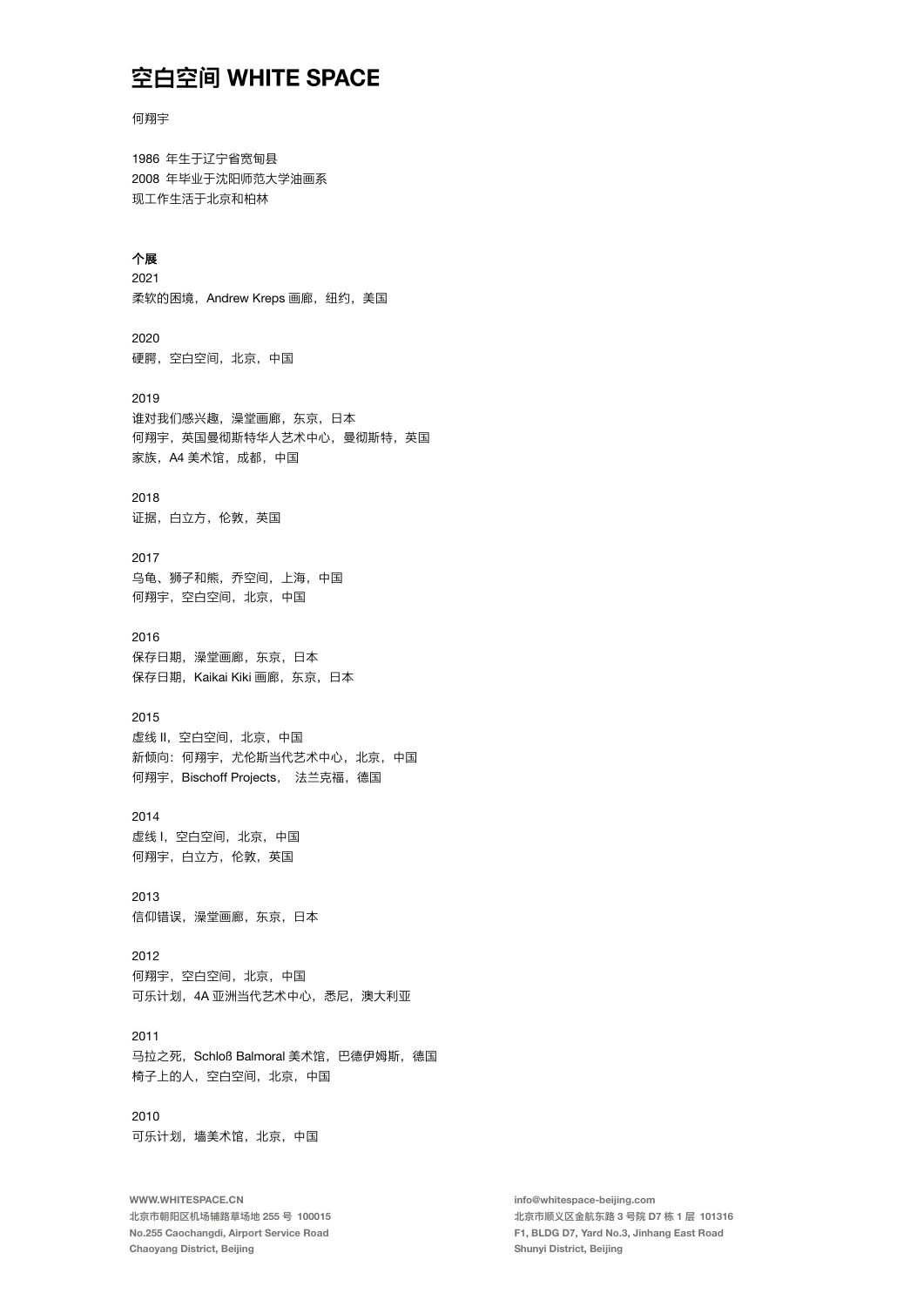#### 群展

2022 ON OFF 2021: 回到未来, 和美术馆, 顺德, 中国

#### 2021

王式廓艺术扶持项目暨今日青年艺术家提名展, 今日美术馆, 北京, 中国 超融体 -- 2021 年成都双年展, 成都天府艺术公园, 成都, 中国 一把椅子,,知美术馆,成都,中国 "做更好的人"——新一代的工作方法: 新工作、新身份、新方向、新生活, 山中天艺术中心, 北京, 中国 跨越边境: 来自希克收藏的朝鲜及韩国艺术, 伯尔尼美术馆, 瑞士 Re-睿——第 58 届威尼斯国际艺术双年展中国国家馆巡展,和美术馆,顺德,中国 绵延: 变动中的中国艺术, 北京民生现代美术馆, 北京, 中国 惊蛰, 剩余空间, 武汉, 中国 封面——飞地艺术空间开馆展,飞地艺术空间,深圳,中国 乔志兵收藏展 | 美感, 油罐艺术中心, 上海, 中国

#### 2020

中国当代艺术年鉴上海展 2019. 上海多伦现代美术馆, 上海, 中国 在每个人的嘴唇上从彼得·勃鲁盖尔到辛迪·雪曼,沃尔夫斯堡美术馆,沃尔夫斯堡,德国 来自当下的100张绘画,纽约绘画中心,纽约,美国 "无语看波澜·新园林故事"沧浪亭·可园当代艺术展,沧浪亭&可园, 苏州, 中国 柏林工作室, Berghain, 柏林, 德国 自·长物志, 金鸡湖美术馆, 苏州, 中国 第 58 届威尼斯国际艺术双年展中国国家馆巡展·成都站,成都东郊记忆-国际艺术展览中心,成都,中国 "C"数字交互艺术实验, 油罐艺术中心, 上海, 中国 练习曲, 阿那亚艺术中心, 北戴河, 中国 蛋 /, 威斯巴登纳苏伊舍艺术协会展厅, 威斯巴登, 德国 面对藏家:希克的中国当代艺术收藏,里沃利城堡当代艺术博物馆,都灵,意大利 物之魅力: 当代中国"材质艺术", 芝加哥大学斯马特美术馆, 芝加哥, 美国; 西雅图美术馆, 西雅图, 美国 皮博地埃塞克斯博物馆, 塞勒姆, 美国 澡堂画廊 30 周年纪念展, 澡堂画廊, 东京, 日本

#### 2019

Re-睿——第58届威尼斯国际艺术双年展中国国家馆巡展,嘉德艺术中心,北京,中国 The Swim: 历史的预言, Theatre Image Forum, 东京, 日本 全球都市#2: 重新对人类进行思考, 蓬皮杜艺术中心, 巴黎, 法国 The Long Term You Cannot Afford, SAVVY, 柏林, 德国 相遇: 2019 上海城市空间艺术季, 上海, 中国 第五届乌拉尔工业现代艺术双年展,叶卡捷琳堡,俄罗斯 物之魅力: 当代中国"材质艺术", 洛杉矶郡艺术博物馆, 洛杉矶, 美国 两者之间, 第二届平遥国际雕塑节, 平遥, 中国 柏林 · 北京 视觉转换, 摄影博物馆, 柏林, 德国 出维: 雕琢空间——2019 深圳 (坪山) 国际雕塑展, 深圳, 中国 色彩之后, 阿那亚艺术中心, 北戴河, 中国 极限混合. 2019 空港双年展. 广州. 中国 漫游者之歌,空白空间,北京,中国 第五十八届威尼斯双年展中国国家馆, 威尼斯, 意大利 时间开始了, 2019 乌镇当代艺术邀请展, 乌镇, 中国 建立中, 油罐艺术中心, 上海, 中国 重蹈现实: 来自王兵的影像收藏, OCAT 上海馆, 上海, 中国 身体研究 I, 当代艺术馆, 莱比锡, 德国 第十一届惠比寿国际影像艺术节, 东京, 日本 中国私语, 维也纳应用美术馆, 维也纳, 奥地利

WWW.WHITESPACE.CN 北京市朝阳区机场辅路草场地 255 号 100015 No.255 Caochangdi, Airport Service Road Chaoyang District, Beijing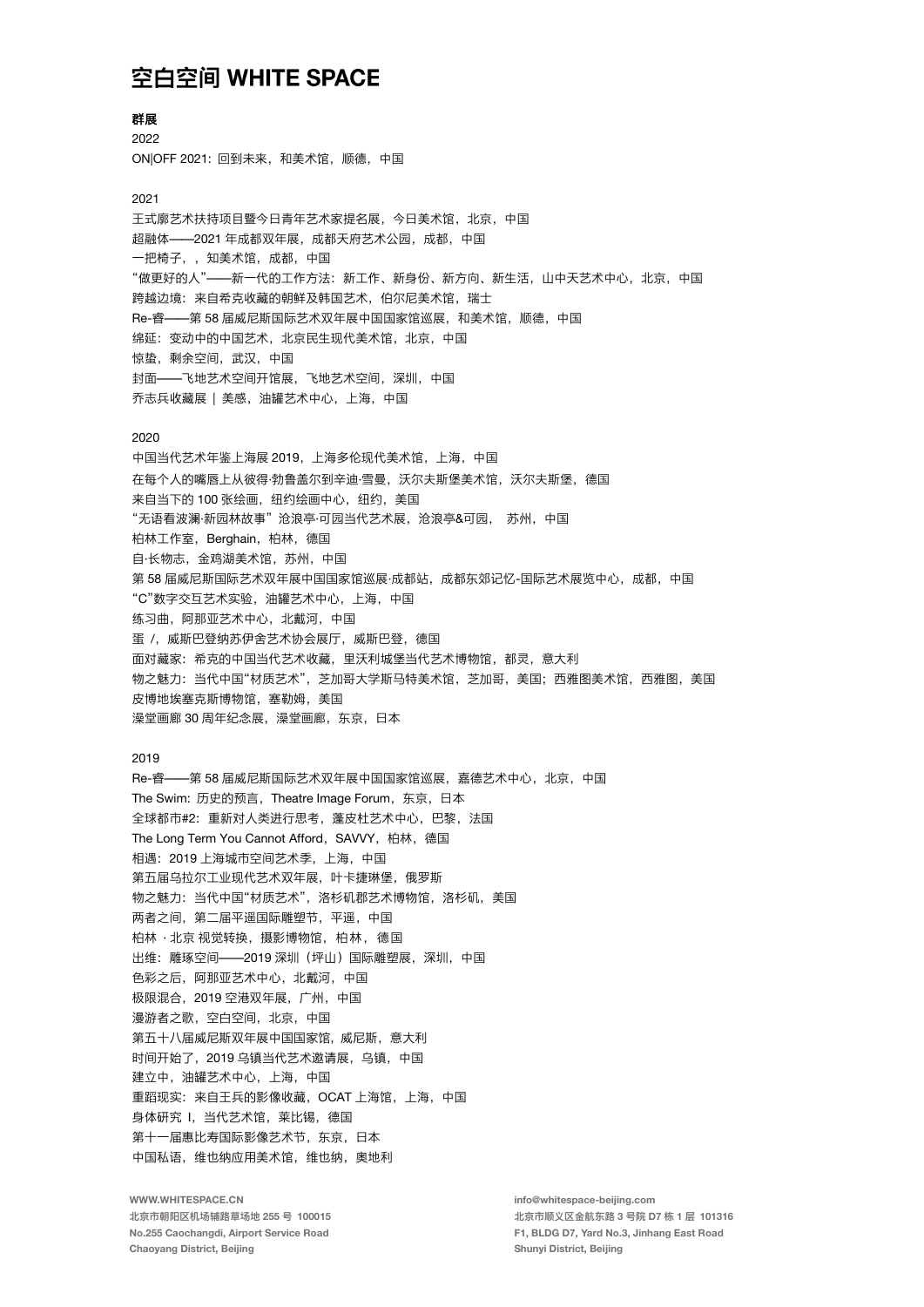2018

重播, 空白空间, 北京, 中国 新网络: 中国当代艺术展, 但内丁公立美术馆, 但内丁, 新西兰 行动造就未来, 悦美术馆, 北京, 中国 成都 · 蓬皮杜: "全球都市"国际艺术双年展 (全球都市#1.5: 延展智慧), 成都, 中国 The Swim: 历史的预言, 第4届银幕中国双年展, Meyer Auditorium (弗利尔与塞克勒美术馆), 华盛顿, 美国 Transkulturale, 纽伦堡-埃尔兰格孔子学院, 纽伦堡, 德国 The Swim: 历史的预言, 第4届银幕中国双年展, Billy Wilder Theater (UCLA 影视档案库), 洛杉矶, 美国 The Swim: 历史的预言, Dr.Thaworn Phornprapha Auditorium, 曼谷, 泰国 万物之道 III: 行进, PS120, 柏林, 德国 以河分水, Wood Street 美术馆, 匹兹堡, 美国 意象无限,巴塞尔艺术展,巴塞尔,瑞士 中国当代艺术年鉴展 2017, 北京民生现代美术馆, 北京, 中国 在集结, chi K11 艺术空间, 沈阳, 中国 艺术赞助人, 乔空间, 上海, 中国 疆域: 地缘的拓扑, OCAT 研究中心, 北京, 中国 微物之神,狮语画廊,上海,中国 中国艺术之旅,北布拉班特美术馆,斯海尔托亨博斯,荷兰

#### 2017

疆域: 地缘的拓扑, OCAT 上海馆, 上海, 中国 The Swim: 历史的预言, 巴塞罗那亚洲电影节, Cinemes Girona, 巴塞罗那, 西班牙 东亚文化之都 2017 京都"亚洲回廊现代美术展", 京都, 日本 "土与石,灵与歌", Para Site 艺术空间,香港, 中国 The Swim: 历史的预言, 巴塞尔艺术展影像单元, 巴塞尔, 瑞士 局部档案, 要空间, 上海, 中国 Boros Collection / Bunker #3, Boros Collection, 柏林, 德国 复制 / 粘贴, KAAF 非营利机构与塔拉干阿萨德艺廊, 德黑兰, 伊朗 创造空间, A4 美术馆, 成都, 中国 影像 · 观察, 寺上美术馆, 北京, 中国 "故事新编"电影展映项目(电影作品《The Swim》放映),古根海姆美术馆,纽约,美国

#### 2016

我们的绘画, 央美术馆, 北京, 中国 第三届南京国际美术展"HISTORICODE: 萧条与供给", 南京百家湖美术馆, 南京, 中国 今天重做, 上海民生现代美术馆, 上海, 中国 Juxtapoz × Superflat, 温哥华美术馆, 温哥华, 加拿大 解放的皮肤, 武汉美术馆, 武汉, 中国 首届银川双年展: 图像, 超光速, 银川当代美术馆, 银川, 中国 "土与石,灵与歌",马尼拉当代艺术与设计博物馆,马尼拉,菲律宾 第二届杭州纤维艺术三年展, 浙江美术馆, 杭州, 中国 "绝地反击"之"热", J: Gallery, 上海, 中国 重型火炮, 白兔美术馆, 齐本德尔, 澳大利亚 转向: 2000后中国当代艺术趋势, 民生现代美术馆, 上海, 中国 Hedge House Wijlre: 家谱, 博尼范登美术馆, 马斯特里赫特, 荷兰 新资本论,成都当代美术馆,成都,中国 中国私语, 保罗·克利中心、伯尔尼美术馆, 伯尔尼, 瑞士 陌生之外,巴黎北京,巴黎,法国

#### 2015

第十三届里昂双年展,里昂,法国 中华廿八人,圣安东尼奥美术馆,圣安东尼奥,美国 众口铄金, 马凌画廊, 香港, 中国 精神: 当代中国绘画, 米兰当代艺术美术馆, 米兰, 意大利 WWW.WHITESPACE.CN

北京市朝阳区机场辅路草场地 255 号 100015 No.255 Caochangdi, Airport Service Road Chaoyang District, Beijing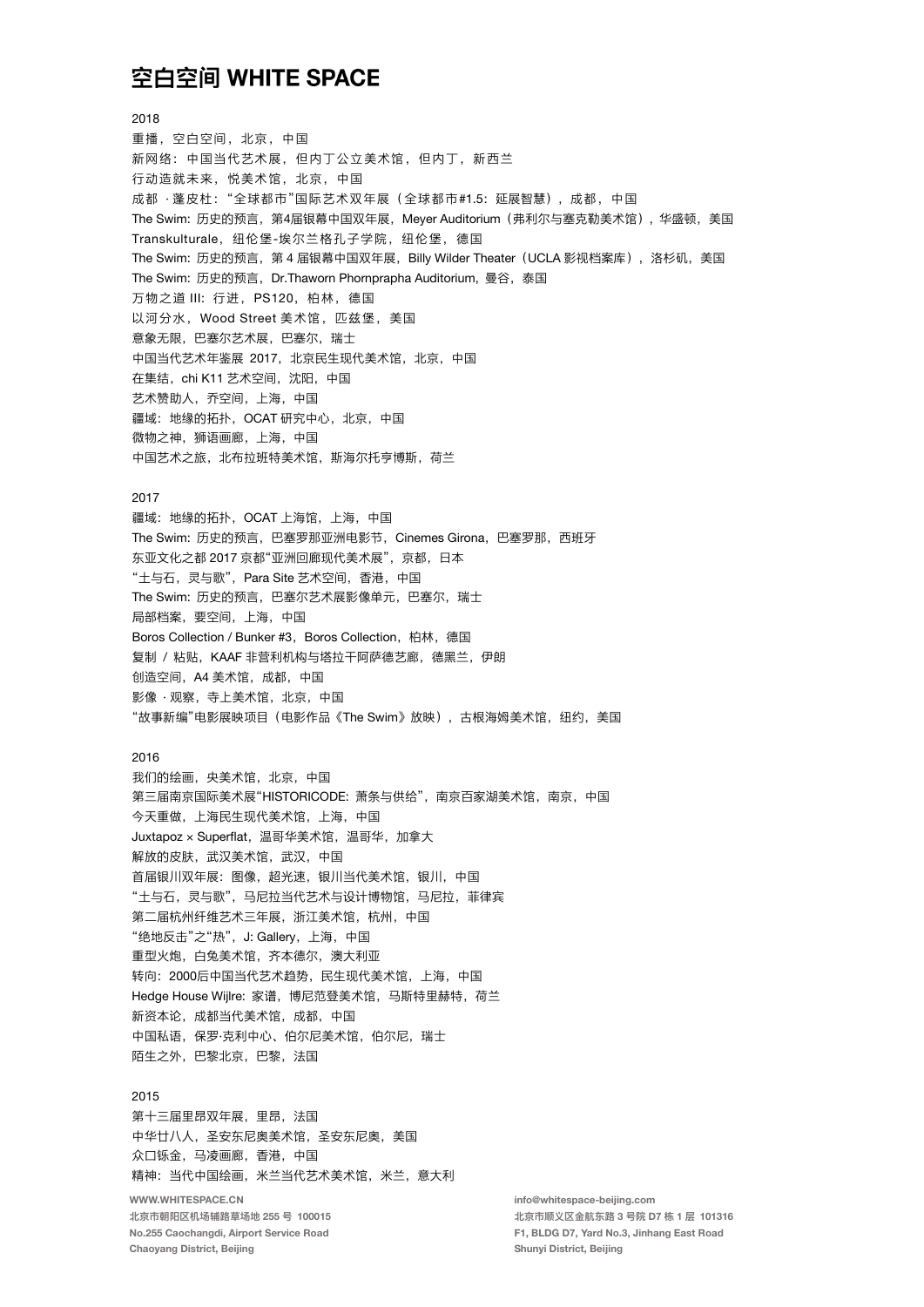战火与遗忘: 非暴力, KW 当代艺术中心, 柏林, 德国 中华廿八人, 亚洲艺术博物馆, 旧金山, 美国 第二届 CAFAM 未来展: 创客创客, K11 香港艺术中心, 香港, 中国; 虚空: 禅意之维, 今格空间, 北京, 中国 物体系, 民生美术馆, 上海, 中国 墨变: 中国大陆、台湾、香港当代艺术展, 堪培拉美术馆, 堪培拉, 澳大利亚 第二届 CAFAM 未来展: 创客创客, 中央美术学院美术馆, 北京, 中国 大众团体事件, 4A 亚洲当代艺术中心, 悉尼, 澳大利亚

#### 2014

第十届上海双年展, 上海, 中国 "未来世代艺术奖"入围参选作品展,平丘克艺术中心,基辅,乌克兰 第八届釜山双年展,釜山,韩国 第五届横滨三年展,横滨,日本 八种可能路径, Uferhallen 空间, 柏林, 德国 近幻,澡堂画廊,东京,日本 开今借古,龙美术馆西岸馆,上海,中国 备忘录 II. 空白空间, 北京, 中国

#### 2013

纵横阡陌,龙美术馆浦东馆,上海,中国 中华廿八人, 卢贝尔家族收藏, 迈阿密, 美国 交互视象, 2013 海峡两岸当代艺术展, 中国美术馆, 北京, 中国 FUCK OFFII, 格罗宁根美术馆, 格罗宁根, 荷兰 交互视象, 2013 海峡两岸当代艺术展, 国立台湾美术馆, 台中, 中国 备忘录 I, 空白空间, 北京, 中国 开|关, 尤伦斯当代艺术中心, 北京, 中国

#### $2012$

2012 首届上海雕塑计划, 生活维度展, 上海油画雕塑院美术馆, 上海, 中国 心灵空间: 对比中的最大主义, 德堡大学, 印第安纳州, 美国 改变的力量! 美学与可持续性的探索, 伊比利亚当代艺术中心, 北京, 中国 大声展, 三里屯Village橙色大厅, 北京, 中国 心灵空间: 对比中的最大主义, 长岛大学希尔伍德美术馆, 纽约, 美国 A4 青年实验季第二回, A4 当代艺术中心, 成都, 中国

### 2011 山水,无声的诗,卢塞恩美术馆,卢塞恩,瑞士 另一类中的自我,墨卡托基金会,埃森,德国 心灵空间: 对比中的最大主义, 匹兹堡大学弗里克美术馆, 匹兹堡, 美国

2010 改造历史 2000-2009 年的中国新艺术, 今日美术馆, 北京, 中国

#### 2009

意派-世纪思维, 今日美术馆, 北京, 中国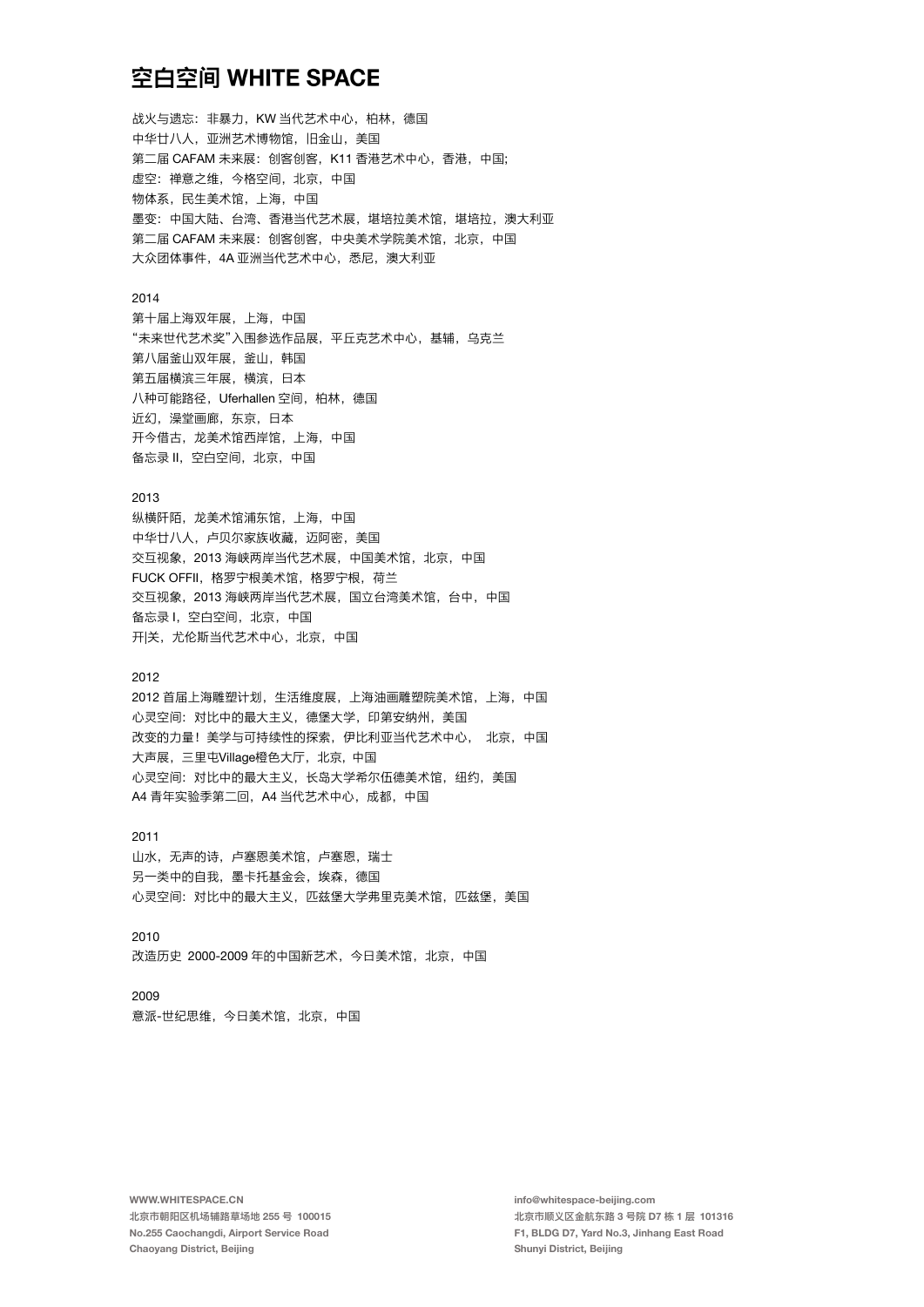#### **HE XIANGYU**

1986 Born at Kuandian County, Liaoning Province, China 2008 Graduated from Oil Painting Department, Shenyang Normal University Currently lives and works in Berlin and Beijing

#### **Solo Exhibitions**

2021 Soft Dilemma, Andrew Kreps Gallery, New York, USA

2020 Hard Palate, WHITE SPACE BEIJING, Beijing, China

#### 2019

Who Are Interested in Us, SCAI The Bathhouse, Tokyo, Japan He Xiangyu, Centre for Chinese Contemporary Art, Manchester, UK Root, A 4 Art Museum, Chengdu, China

2018 Evidence, White Cube, London, UK

2017 Turtle, Lion and Bear, Qiao Space, Shanghai, China He Xiangyu, WHITE SPACE BEIJING, Beijing, China

2016 Save the Date, SCAI The Bathhouse, Tokyo, Japan Save the Date, Kaikaikiki Gallery, Tokyo, Japan

#### 2015

Dotted Line II, WHITE SPACE BEIJING, Beijing, China New Directions: He Xiangyu, Ullens Center for Contemporary Art, Beijing, China He Xiangyu, Bischoff Projects, Frankfurt, Germany

2014 Dotted Line I, WHITE SPACE BEIJING, Beijing, China He Xiangyu, White Cube, London, UK

2013 Crossed Beliefs, SCAI The Bathhouse, Tokyo, Japan

#### 2012

He Xiang Yu, WHITE SPACE BEIJING, Beijing, China Cola Project, 4A Centre for Contemporary Asian Art, Sydney, Australia

#### 2011

The Death of Marat, Künstlerhaus Schloß Balmoral, Bad Ems, Germany Man on the Chairs, WHITE SPACE BEIJING, Beijing, China

2010 Cola Project, Wall Art Museum, Beijing, China

WWW.WHITESPACE.CN 北京市朝阳区机场辅路草场地 255 号 100015 No.255 Caochangdi, Airport Service Road Chaoyang District, Beijing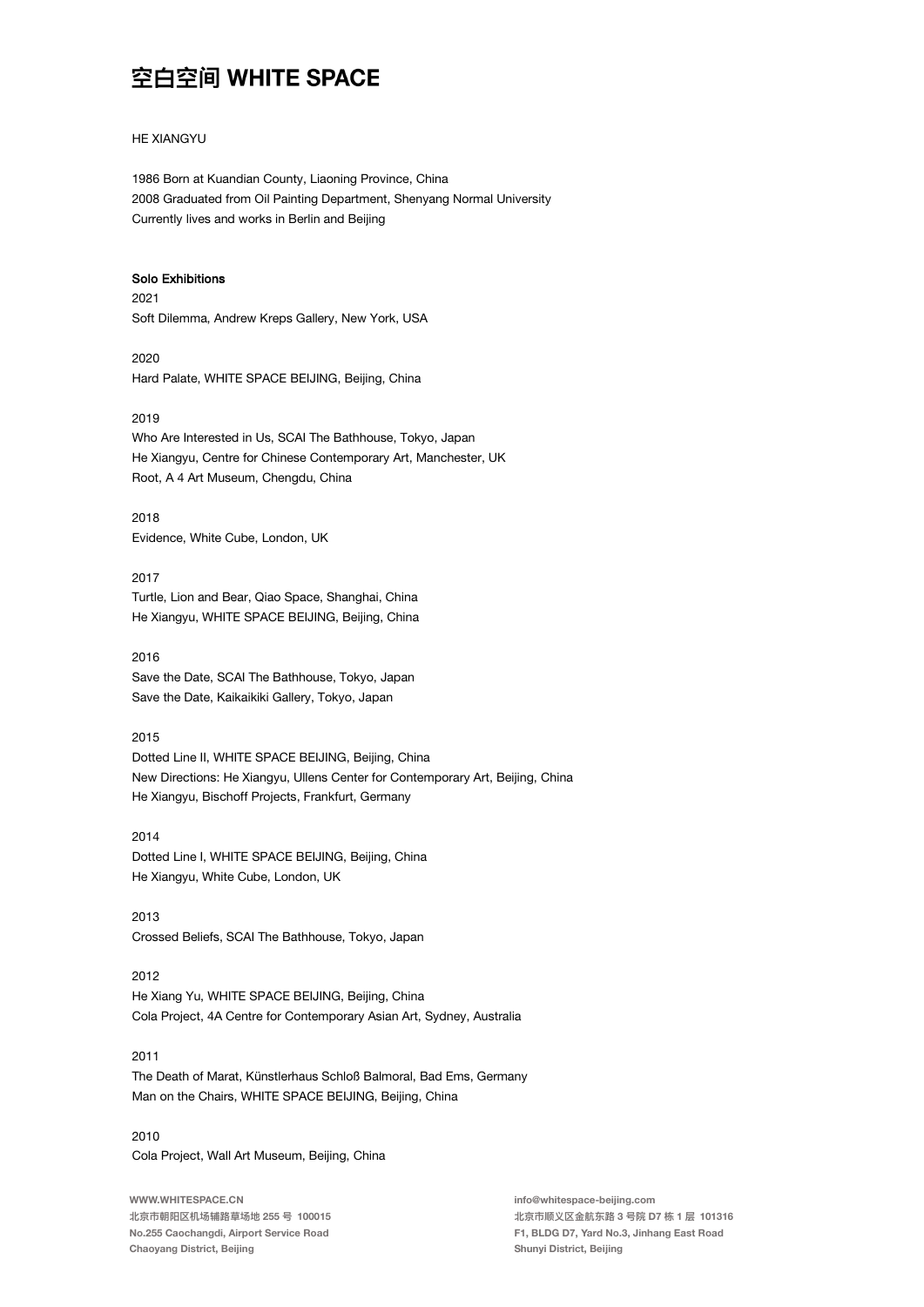#### **Selected Group Exhibitions**

2022

ON|OFF 2021: Carousel of Progress, HE ART MUSEUM, Shunde, China

#### 2021

Wang Shikuo Art Support Project & Today Art Museum's Young Artists Nomination Exhibition, Today Art Museum, Beijing, China Super Fusion: 2021 Chengdu Biennale, Chengdu Tianfu Art Park, Chengdu, China

A Chair, , ZHI Art Museum, Chengdu, China

To Be the Better One-The Methodology of the New Generation: New Work, New Identity, New Direction, New Life, Wind H Art Center, Beiling, China

Border Crossings: North and South Korean Art from the Sigg Collection, Kunstmuseum Bern, Switzerland

Pavilion of the P. R. China At The 58th International Art Exhibition La Biennale Di Venezia, He Art Museum, Shunde, China

Duration: Chinese Art in Transformation, Beijing Minsheng Art Museum, Beijing, China

Reconnecting, Surplus Space, Wuhan, China

Cover- Enclave Contemporary Opening Exhibition, Enclave Contemporary, Shenzhen, China

Collection of Qiao Zhibing | Aesthetics, TANK Shanghai, Shanghai, China

#### 2020

The Exhibition of Annual of Contemporary Art of China Shanghai 2019, Shanghai Duolun Museum of Modern Art, Shanghai, China On Everyone's Lips, From Pieter Bruegel to Cindy Sherman, Kunstmuseum Wolfsburg, Germany

100 Drawings From Now, The Drawing Center, New York, USA

As Times Goes By, New Story from Garden, Cang Lang Ting The Surging Wave & Ke Yuan, Suzhou, China

Studio Berlin, Cooperation between Boros and Berghain, Berghain, Berlin, Germany

From Treatise on Superfluous Things, Jinji Lake Art Museum, Suzhou, China

Pavilion of the P. R. China At The 58th International Art Exhibition La Biennale Di Venezia, Chengdu Eastern Suburb-International

Art Exhibition Center, Chengdu, China

The C, TANK Shanghai, Shanghai, China

Étude, Aranya Art Center, Beidaihe, China

Egg /, Nassauischer Kunstverein Wiesbaden, Wiesbaden, Germany

Facing the Collector, The Sigg Collection of Contemporary Art from China, Castello di Rivoli Museum of Contemporary Art, Turin, Italy

The Allure of Matter: Material Art from China, Smart Museum of Art and Wrightwood 659, Chicago, USA; Seattle Art Museum, Seattle, USA; Peabody Essex Museum, Salem, USA

SCAI 30th Anniversary Exhibition, SCAI The Bathhouse, Tokyo, Japan

#### 2019

Pavilion of the P. R. China At The 58th International Art Exhibition La Biennale Di Venezia, Guardian Art Center, Beijing, China The Swim: a prophecy of the past, Theatre Image Forum, Tokyo, Japan Cosmopolis #2: Repenser l' humain. Centre Pompidou. Paris. France The Long Term You Cannot Afford, SAVVY, Berlin, Germany Encounter: 2019 Shanghai Urban Space Art Season, Shanghai, China The 5<sup>th</sup> Ural Industrial Biennial of Contemporary Art, Yekaterinburg, Russia Inbetween: The 2<sup>nd</sup> Sculpture Projects Pingyao, Pingyao, China Berlin Peking Visual Exchange, Museum für Fotografie, Berlin, Germany The Allure of Matter: Material Art from China, LACMA, Los Angeles, USA The Infinite Mix, 2019 Airport Biennale, Guangzhou, China A White Space Odyssey, WHITE SPACE BEIJING, Beijing, China After Colors, Aranya Art Center, Beidaihe, China Transcending Dimension: Sculpting Space- 2019 Shenzhen Pingshan International Sculpture Exhibition, Shenzhen, China The 58th La Biennale di Venezia, China Pavilion, Venice, Italy Now Is the Time: 2019 Wuzhen Contemporary Art Exhibition, Wuzhen, China Under Construction, Tank Shanghai, Shanghai, China Remapping Reality: Selected Video Collection from Wang Bing, OCAT Shanghai, Shanghai, China WWW.WHITESPACE.CN info@whitespace-beijing.com

北京市朝阳区机场辅路草场地 255 号 100015 No.255 Caochangdi, Airport Service Road Chaoyang District, Beijing

北京市顺义区金航东路 3 号院 D7 栋 1 层 101316 F1, BLDG D7, Yard No.3, Jinhang East Road Shunyi District, Beijing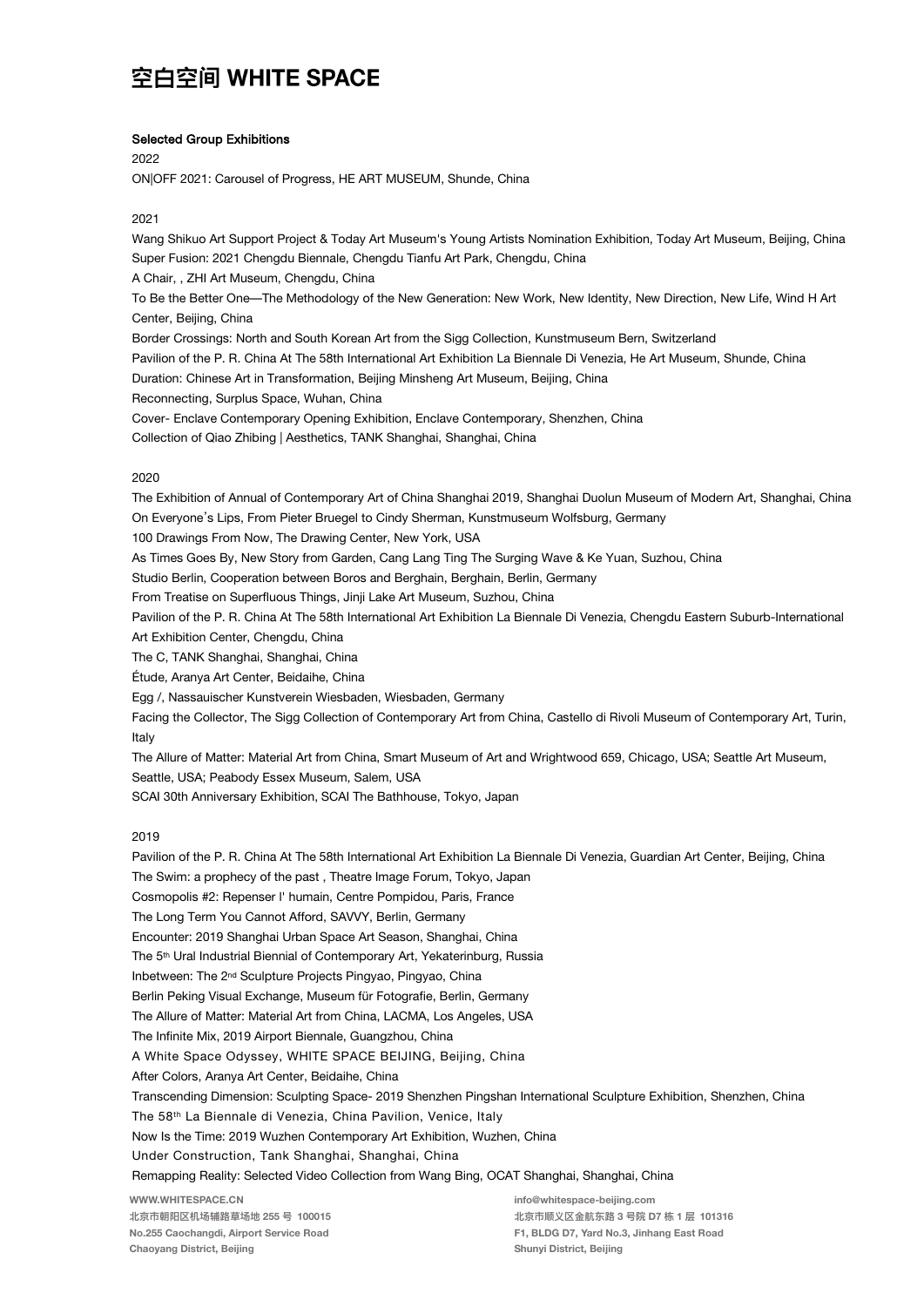Body Search I, Galerie für Zeitgenössische Kunst Leipzig, Leipzig, Germany The 11<sup>th</sup> Yebisu International Festival for Art and Alternative Visions, Tokyo, Japan Chinese Whispers: Recent Art from the Sigg Collection at Museum of Applied Arts, Vienna, Austria

#### 2018

Replay, WHITE SPACE BEIJING, Beijing, China New Networks: Contemporary Chinese Art, Dunedin Public Art Gallery, Dunedin, New Zealand Our Actions are Our Future, The Enjoy Museum of Art, Beijing, China Cosmopolis #1.5: Enlarged Intelligence, Chengdu, China The Swim: a prophecy of the past, Meyer Auditorium, presented by Freer and Sackler Galleries, Washington, DC,USA Transkulturale, Confucius Institute Nuremberg-Erlangen, Nuremberg, Germany The Swim: a prophecy of the past, Billy Wilder Theater, presented by UCLA Film & Television Archive, Los Angeles, USA The Swim: a prophecy of the past, Dr. Thaworn Phornprapha Auditorium, Bangkok, Thailand The Way Things Run (Der Lauf der Dinge) Part III: Wage, PS120, Berlin, Germany River Separates Water, Wood Street Galleries, Pittsburgh, USA Unlimited, Art Basel, Basel, Switzerland The Exhibition of Annual of Contemporary Art of China 2017, Beijing Minsheng Art Museum, Beijing, China Assembling, chi K11 Art Space, Shenyang, China Art Patrons, Qiao Space, Shanghai, China Frontier: Re-assessment of Post-Globalisational Politics, OCAT Institute, Beijing, China The God of Small Thing, Leo Gallery, Shanghai, China A Chinese Journey: The Sigg Collection, Noordbrabants Museum, Den Bosch, Netherlands

#### 2017

Frontier: Re-assessment of Post-Globalisational Politics, OCAT Institute, Shanghai, China The Swim: a prophecy of the past, Asian Film Festival. Barcelona, Cinemes Girona, Barcelona, Spain Culture City of East Asia 2017 Kyoto "Asia Corridor Contemporary Art Exhibition", Kyoto, Japan "Soil and Stones, Souls and Songs", Para Site, Hong Kong, China Partial Archive, Yell Space, Shanghai, China The Swim: a prophecy of the past, Art Basel, Basel, Switzerland Boros Collection / Bunker #3, Boros Collection, Berlin, Germany Copy / Paste, KAAF non-profit Institute and Taragan Azad Gallery, Tehran, Iran Create Space, A4 Art Museum, Chengdu, China Recent Acquisitions · Recent Developments, Sishang Art Museum, Beijing, China "Tales of Our Time Film Program" (Screening of the "The Swim"), Solomon R. Guggenheim Museum, New York, USA

#### 2016

Our Paintings, Yang Museum, Beijing, China The 3<sup>rd</sup> Nanjing International Art Festival: "HISTORICODE: Scarcity and Supply", Baijia Lake Museum, Nanjing, China On Drawing: Apperceive of Liberation, Wuhan Art Museum, Wuhan, China The 1st Yinchuan Biennale: "For An Image, Faster Than Light", MoCA Yinchuan, Yinchuan, China "Soil and Stones, Souls and Songs", Museum of Contemporary Art and Design (MCAD), Manila, Philippine The 2<sup>nd</sup> Hangzhou Triennial of Fiber Art, Zhejiang Art Museum, Hangzhou, China Total war or Nothing at all, hot, J: Gallery, Shanghai, China Heavy Artillery, White Rabbit Collection, Chippendale, Australia Point: Contemporary Art in China Since 2000, Minsheng Art Museum, Shanghai, China Turning Hedge House Wijlre: Family Tree, Contemporary Chinese Art from the Sigg collection, Bonnefanten Museum, Maastricht, Netherlands New Capital, MoCA Chengdu, Chengdu, China JuxtapozxSuperflat, Vancouver Art Gallery, Vancouver, Canada Chinese Whispers, Paul Klee Zentrum, Kunst Museum Bern, Bern, Switzerland Exotic Stranger, Galerie Paris-Beijing, Beijing, China Everyday Legend, Shanghai Minsheng Art Museum, Shanghai, China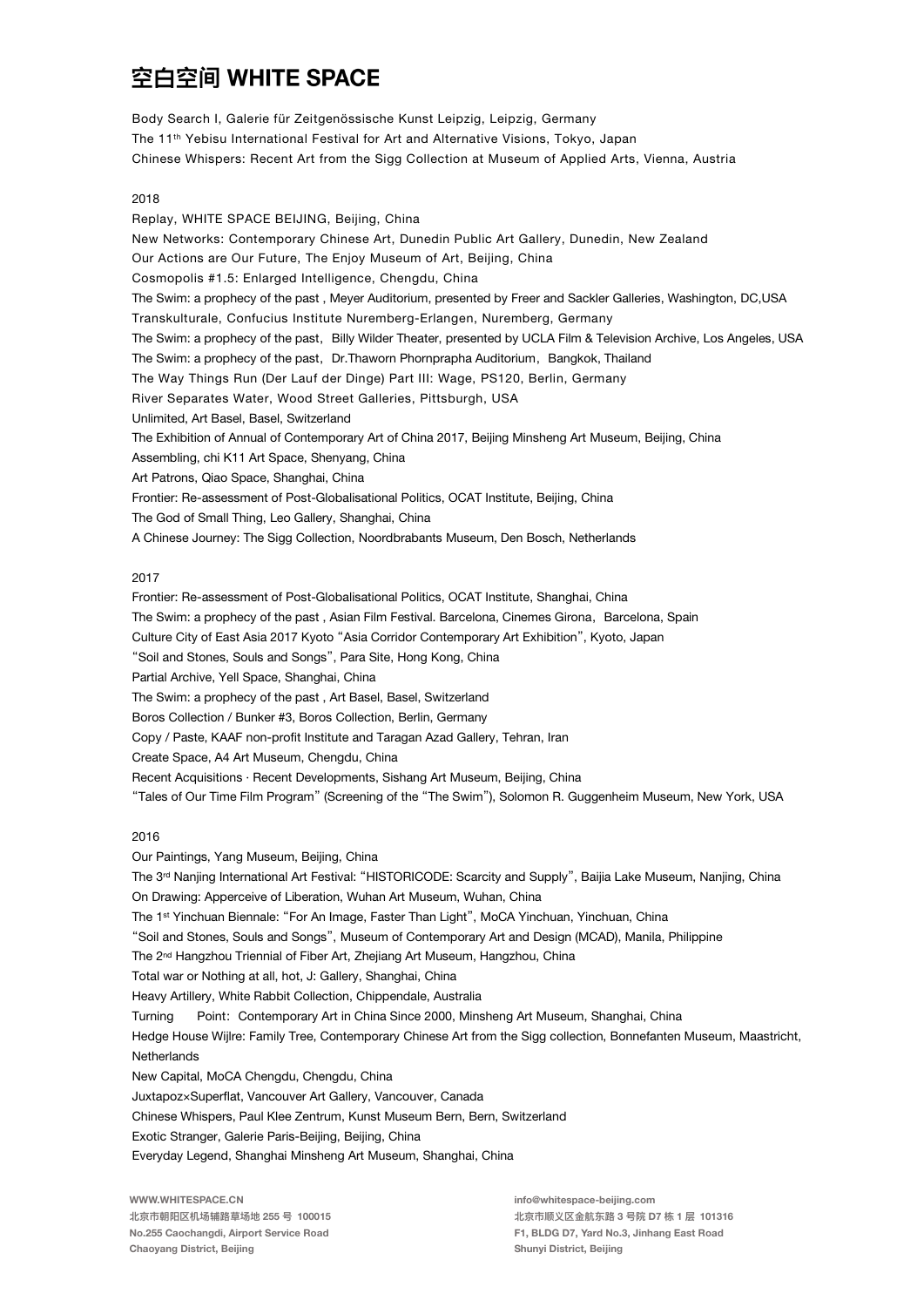#### 2015

The 13th Biennale de Lyon, Lyon, France 28 Chinese, San Antonia Museum of Art, San Antonia, USA Clamour Can Melt Gold, Edouard Malingue Gallery, Hong Kong, China Jing Shen: The Act of Painting in Contemporary China, Padiglione d'Arte Contemporanea, Milan, Italy Fire and Forget, KW Institute for Contemporary Art, Berlin, Germany 28 Chinese, Asian Art Museum, San Francisco, USA The 2<sup>nd</sup> "CAFAM-Future" Exhibition: Observer-Creator, K11 Art Center, Hong Kong, China Void: There's Nothing More Left, But A Little Trace from Human Beings, Ginkgo Space, Beijing, China The System of Objects, Shanghai Minsheng Art Museum, Shanghai, China Ink Remix, Canberra Museum and Gallery, Canberra, Australia The 2<sup>nd</sup> "CAFAM-Future" Exhibition: Observer-Creator, CAFA Art Museum, Beijing, China Mass Group Incident, 4A Center for Contemporary Asian Art, Sydney, Australia

#### 2014

The 10<sup>th</sup> Shanghai Biennale, Shanghai, China Future Generation Art Prize: Exhibition of the Shortlisted Artists at the Pinchuk Art Centre, Kiev, Ukraine The 8<sup>th</sup> Busan Biennale, Busan Museum of Art, Busan, Korea The 5<sup>th</sup> Yokohama Triennale, Yokohama, Japan The 8 of Paths, Uferhallen, Berlin, Germany Vision of Proximity, SCAI The Bathhouse, Tokyo, Japan Through All Ages, Long Museum West Bund, Shanghai, China Memo II, WHITE SPACE BEIJING, Beijing, China

#### 2013

Criss-Cross, Long Museum Pudong, Shanghai, China 28 Chinese, Rubell Family Collection, Miami, USA Inter-Vision. A Contemporary Exhibition Across the Strait, National Art Museum of China, Beijing, China Fuck Off II, Groninger Museum, Groninger, Netherland Inter-Vision. A Contemporary Exhibition Across the Strait, National Taiwan Museum of Fine Arts, Taichung, China Memo I, WHITE SPACE BEIJING, Beijing, China On | Off, Ullens Center for Contemporary Art, Beijing, China

#### 2012

2012 the 1st Shanghai Sculpture Programme, Life Latitude, Shanghai Painting & Sculpture Institute Art Museum, Shanghai, China Mind Space: Maximalism in Contrasts, DePauw University, Greencastle, Indiana, USA Examples to Follow! Expeditions in Aesthetics and Sustainability, Iberia Center for Contemporary Art, Beijing, China Get it Louder, The Orange at Sanlitun Village, Beijing, China Mind Space: Maximalism in Contrasts. Hill Wood Art Museum. Long Island University, New York, USA A4 Young Artist Experimental Season 2<sup>nd</sup> Round Exhibition. A4 Contemporary Arts Center. Chengdu, China

#### $2011$

Shanshui - Poetry without Sound, Kunstmuseum Luzern, Lucerne, Switzerland Das Ich Im Anderen, Mercator Foundation, Essen, Germany Mind Space: Maximalism in Contrasts. Frick Art Museum. University of Pittsburgh. Pittsburgh. USA

#### 2010

Reshaping History: Chinart from 2000 to 2009, Today Art Museum, Beijing, China

#### 2009

School of Image - Century Mind, Today Art Museum, Beijing, China

WWW.WHITESPACE.CN 北京市朝阳区机场辅路草场地 255 号 100015 No.255 Caochangdi, Airport Service Road Chaoyang District, Beijing